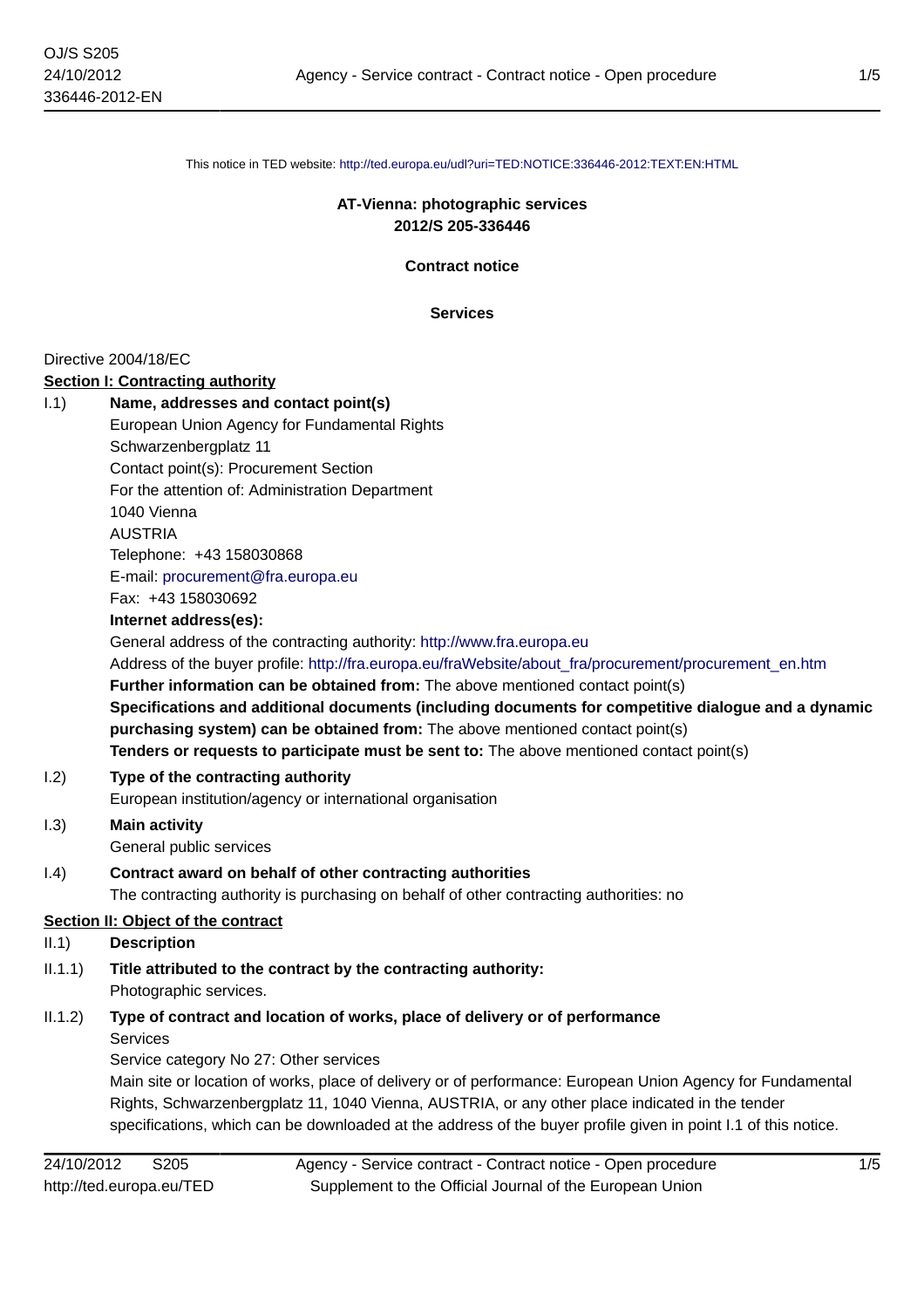|          | NUTS code AT130                                                                                                                                                                                                                                                                                                                                                  |
|----------|------------------------------------------------------------------------------------------------------------------------------------------------------------------------------------------------------------------------------------------------------------------------------------------------------------------------------------------------------------------|
| II.1.3)  | Information about a public contract, a framework agreement or a dynamic purchasing system (DPS)<br>The notice involves the establishment of a framework agreement                                                                                                                                                                                                |
| II.1.4)  | Information on framework agreement<br>Framework agreement with several operators<br>maximum number of participants to the framework agreement envisaged: 3<br>Duration of the framework agreement<br>Duration in years: 4<br>Estimated total value of purchases for the entire duration of the framework agreement<br>Estimated value excluding VAT: 120 000 EUR |
| II.1.5)  | Short description of the contract or purchase(s)<br>The purpose of the tender is to provide photographic services to the European Union Agency for Fundamental<br>Rights.                                                                                                                                                                                        |
| II.1.6)  | <b>Common procurement vocabulary (CPV)</b><br>79960000                                                                                                                                                                                                                                                                                                           |
| II.1.7)  | <b>Information about Government Procurement Agreement (GPA)</b><br>The contract is covered by the Government Procurement Agreement (GPA): no                                                                                                                                                                                                                     |
| II.1.8)  | Lots<br>This contract is divided into lots: no                                                                                                                                                                                                                                                                                                                   |
| II.1.9)  | <b>Information about variants</b><br>Variants will be accepted: no                                                                                                                                                                                                                                                                                               |
| II.2)    | Quantity or scope of the contract                                                                                                                                                                                                                                                                                                                                |
| II.2.1)  | <b>Total quantity or scope:</b><br>Estimated value excluding VAT: 120 000 EUR                                                                                                                                                                                                                                                                                    |
| II.2.2)  | Information about options<br>Options: no                                                                                                                                                                                                                                                                                                                         |
| II.2.3)  | <b>Information about renewals</b><br>This contract is subject to renewal: yes<br>Number of possible renewals: 3<br>In the case of renewable supplies or service contracts, estimated timeframe for subsequent contracts:<br>in months: 12 (from the award of the contract)                                                                                       |
| II.3)    | Duration of the contract or time limit for completion<br>Duration in months: 48 (from the award of the contract)                                                                                                                                                                                                                                                 |
|          | Section III: Legal, economic, financial and technical information                                                                                                                                                                                                                                                                                                |
| III.1)   | <b>Conditions relating to the contract</b>                                                                                                                                                                                                                                                                                                                       |
| III.1.1) | Deposits and guarantees required:<br>Not applicable.                                                                                                                                                                                                                                                                                                             |
| III.1.2) | Main financing conditions and payment arrangements and/or reference to the relevant provisions<br>governing them:<br>Please refer to Sections 7 and 8 of the tender specifications, available at: http://fra.europa.eu/fraWebsite/<br>about_fra/procurement/procurement_en.htm                                                                                   |
| III.1.3) | Legal form to be taken by the group of economic operators to whom the contract is to be awarded:                                                                                                                                                                                                                                                                 |
|          |                                                                                                                                                                                                                                                                                                                                                                  |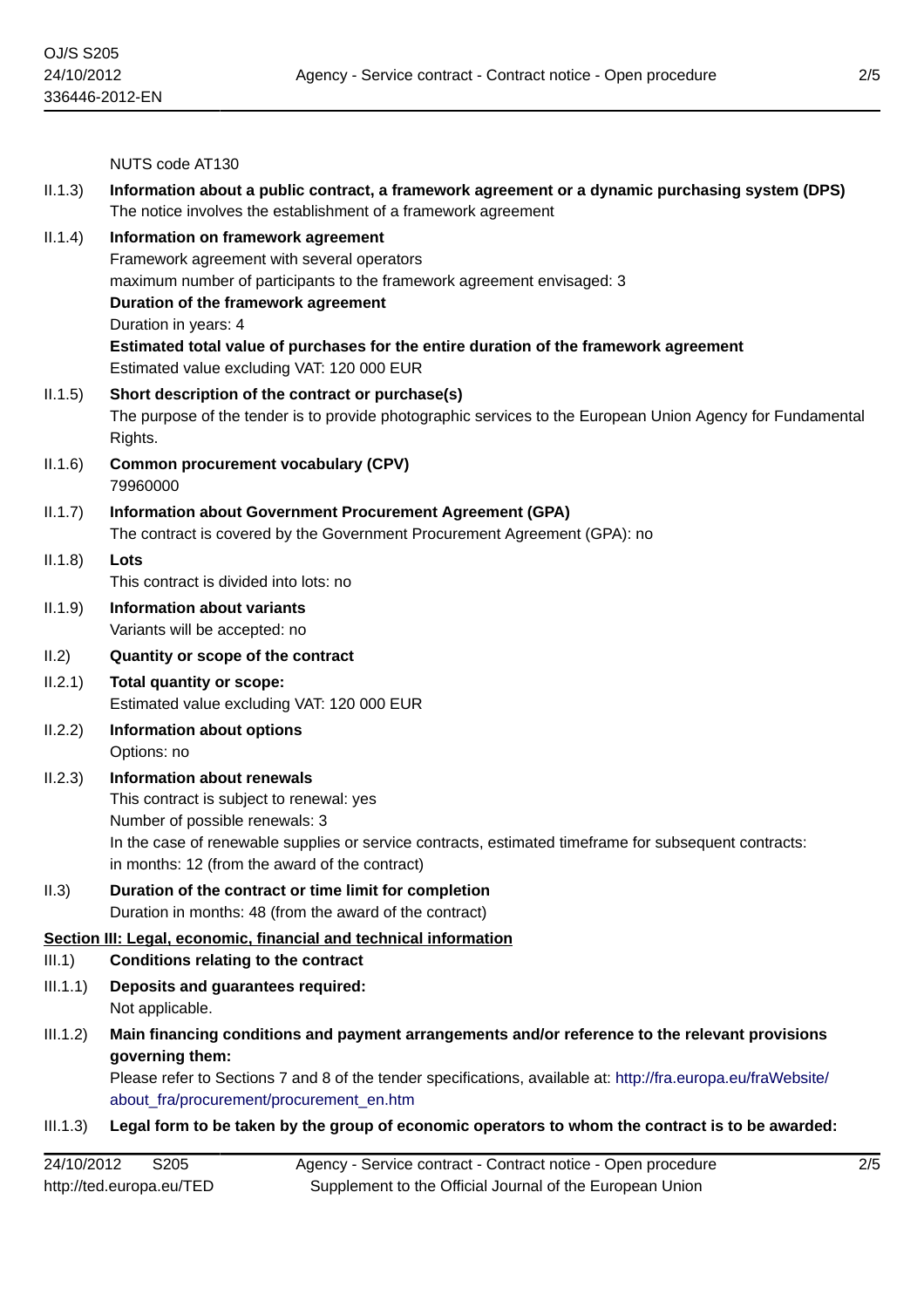Please refer to Sections 10 and 11 of the tender specifications, available at: [http://fra.europa.eu/fraWebsite/](http://fra.europa.eu/fraWebsite/about_fra/procurement/procurement_en.htm) about fra/procurement/procurement en.htm

# III.1.4) **Other particular conditions**

The performance of the contract is subject to particular conditions: no

### III.2) **Conditions for participation**

III.2.1) **Personal situation of economic operators, including requirements relating to enrolment on professional or trade registers**

Information and formalities necessary for evaluating if the requirements are met: Please refer to Sections 17.1 and 17.2 of the tender specifications (Annex A), available at: [http://fra.europa.eu/fraWebsite/about\\_fra/](http://fra.europa.eu/fraWebsite/about_fra/procurement/procurement_en.htm) [procurement/procurement\\_en.htm](http://fra.europa.eu/fraWebsite/about_fra/procurement/procurement_en.htm)

## III.2.2) **Economic and financial ability** Information and formalities necessary for evaluating if the requirements are met: Not applicable.

### III.2.3) **Technical capacity**

Information and formalities necessary for evaluating if the requirements are met: Please refer to Section 17.2.2 of the tender specifications (Annex A), available at: [http://fra.europa.eu/](http://fra.europa.eu/fraWebsite/about_fra/procurement/procurement_en.htm) [fraWebsite/about\\_fra/procurement/procurement\\_en.htm](http://fra.europa.eu/fraWebsite/about_fra/procurement/procurement_en.htm)

#### III.2.4) **Information about reserved contracts**

#### III.3) **Conditions specific to services contracts**

## III.3.1) **Information about a particular profession**

Execution of the service is reserved to a particular profession: no

#### III.3.2) **Staff responsible for the execution of the service**

Legal persons should indicate the names and professional qualifications of the staff responsible for the execution of the service: no

#### **Section IV: Procedure**

- IV.1) **Type of procedure**
- IV.1.1) **Type of procedure**
	- Open

### IV.1.2) **Limitations on the number of operators who will be invited to tender or to participate**

### IV.1.3) **Reduction of the number of operators during the negotiation or dialogue**

IV.2) **Award criteria**

### IV.2.1) **Award criteria**

The most economically advantageous tender in terms of the criteria stated below

1. Quality and consistency of the proposal in respect of the services requested: tenderers shall provide a general description of the approach proposed in order to fulfil the FRA's objectives and provide the services/ products requested. They should show that they understand the nature of the assignment, its context and the results to be achieved. Moreover, tenderers shall explain the approach which will be taken to guarantee the quality of the services/products requested. Weighting 60

2. Methodology used for the selection of illustrations, photographs or artwork from third parties. Weighting 40

## IV.2.2) **Information about electronic auction**

An electronic auction will be used: no

#### IV.3) **Administrative information**

## IV.3.1) **File reference number attributed by the contracting authority:**

| 24/10/2012<br>S <sub>205</sub> | Agency - Service contract - Contract notice - Open procedure |
|--------------------------------|--------------------------------------------------------------|
| http://ted.europa.eu/TED       | Supplement to the Official Journal of the European Union     |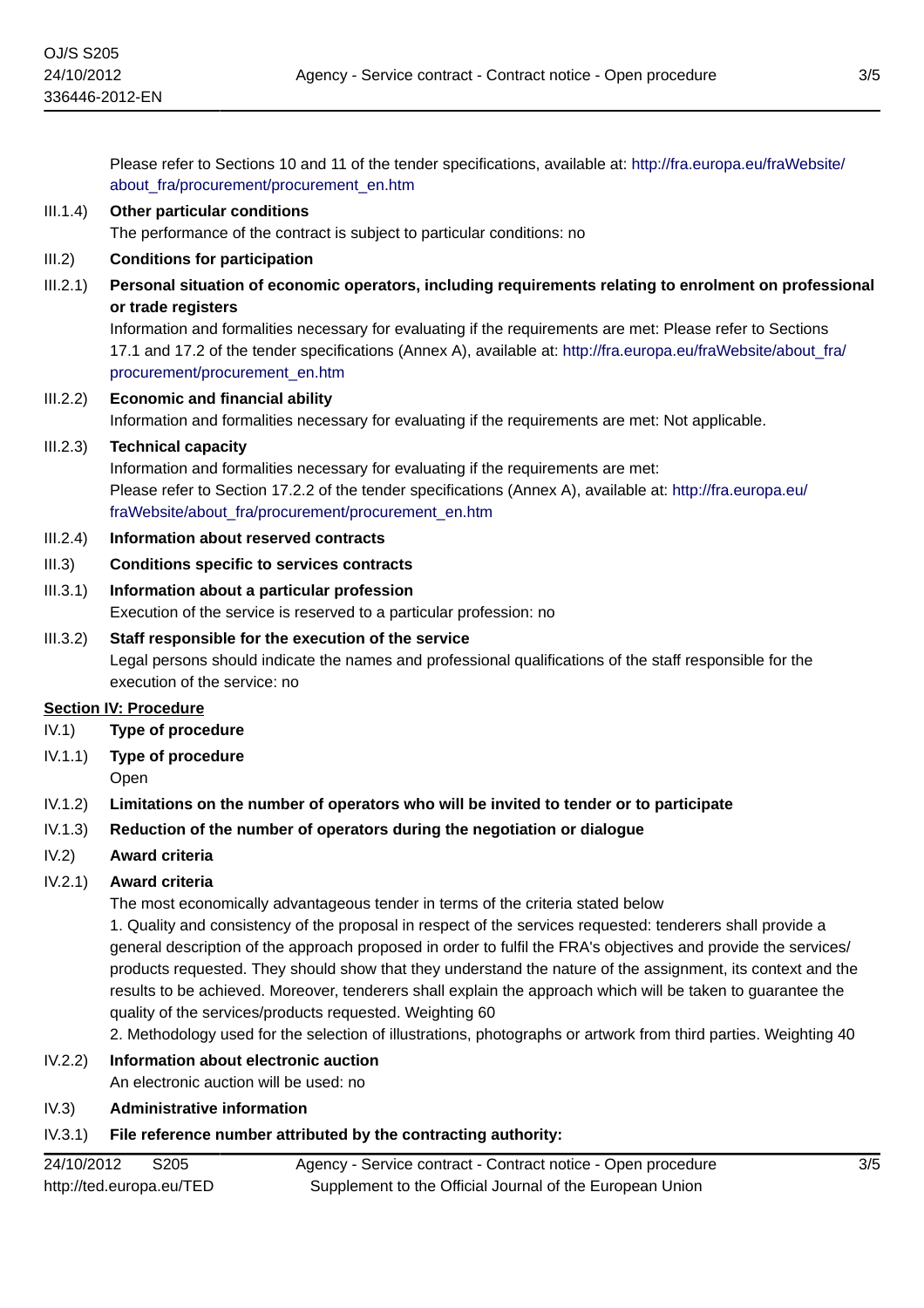F-SE-12-T09.

- IV.3.2) **Previous publication(s) concerning the same contract**
	- no
- IV.3.3) **Conditions for obtaining specifications and additional documents or descriptive document** Time limit for receipt of requests for documents or for accessing documents: 5.12.2012 - 17:00 Payable documents: no
- IV.3.4) **Time limit for receipt of tenders or requests to participate** 10.12.2012
- IV.3.5) **Date of dispatch of invitations to tender or to participate to selected candidates**
- IV.3.6) **Language(s) in which tenders or requests to participate may be drawn up** Any EU official language Other: preferably English
- IV.3.7) **Minimum time frame during which the tenderer must maintain the tender** Duration in months: 6 (from the date stated for receipt of tender)

### IV.3.8) **Conditions for opening tenders**

Date: 17.12.2012 - 10:30

Persons authorised to be present at the opening of tenders: yes

Additional information about authorised persons and opening procedure: An authorised representative of each tenderer may attend the opening of the bids. Companies wishing to attend are requested to notify their intention by sending a fax or e-mail at least 48 hours in advance to the fax or e-mail given under Article 17 of the tender specifications. This notification must be signed by an authorised officer of the tenderer and specify the name of the person who will attend the opening on the tenderer's behalf.

### **Section VI: Complementary information**

VI.1) **Information about recurrence**

This is a recurrent procurement: no

VI.2) **Information about European Union funds**

The contract is related to a project and/or programme financed by European Union funds: no

### VI.3) **Additional information**

The tender specifications, the technical specifications and the letter of invitation to tender can be downloaded at the address of the buyer profile given in point I.1 of this notice.

### VI.4) **Procedures for appeal**

### VI.4.1) **Body responsible for appeal procedures**

General Court rue du Fort Niedergrünewald 2925 Luxembourg LUXEMBOURG E-mail: [generalcourt.registry@curia.europa.eu](mailto:generalcourt.registry@curia.europa.eu) Telephone: +352 4303-1 Internet address: <http://curia.europa.eu> Fax: +352 4303-2100

VI.4.2) **Lodging of appeals**